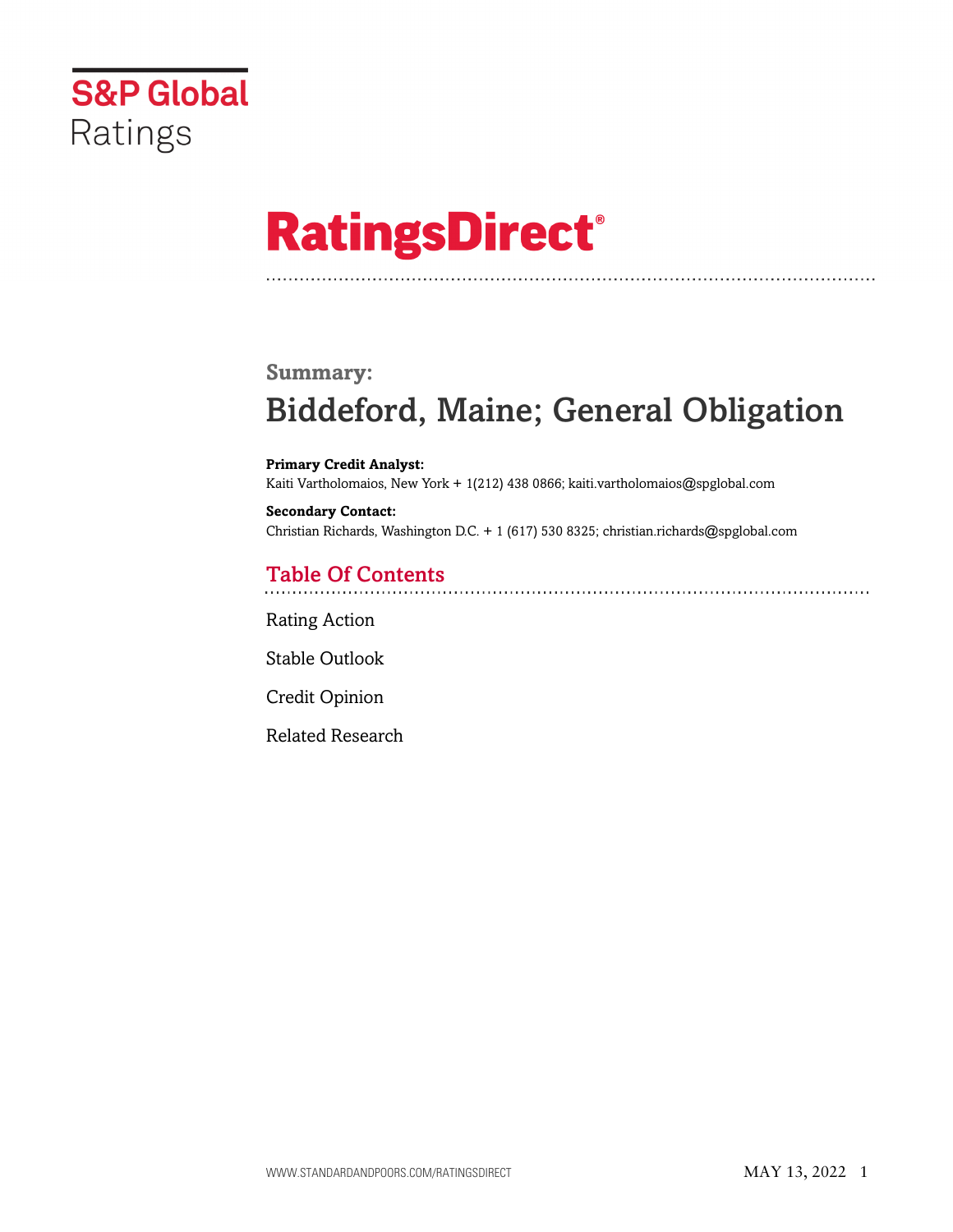# **Summary:** Biddeford, Maine; General Obligation

| <b>Credit Profile</b>                        |           |            |  |
|----------------------------------------------|-----------|------------|--|
| US\$12.5 mil GO bnds ser 2022 due 10/01/2042 |           |            |  |
| Long Term Rating                             | AA/Stable | <b>New</b> |  |
| Biddeford GO bnds                            |           |            |  |
| Long Term Rating                             | AA/Stable | Upgraded   |  |
| Biddeford GO bnds                            |           |            |  |
| Long Term Rating                             | AA/Stable | Upgraded   |  |

# <span id="page-1-0"></span>Rating Action

S&P Global Ratings raised its long-term rating to 'AA' from 'AA-' on the City of Biddeford, Maine's previously issued general obligation (GO) bonds. At the same time, S&P Global Ratings assigned its 'AA' long-term rating to the city's \$12.5 million series 2022 GO bonds. The outlook is stable.

The upgrade reflects the city's growing market values and conservative budgeting practices which have enabled it to restore fund balances and resume adherence to the city's policy, while reducing debt.

The city's full-faith-and-credit pledge secures the bonds. Biddeford can levy ad valorem property taxes for bond repayment, subject to limitations of the state's LD-1 legislation. Despite state limitations on levy limits, we did not make a rating distinction for the limited-tax GO pledge due to the city's flexibility under the levy limit. We note that bonds issued for school improvements are exempt from the property tax limit. Bond proceeds will be used to for projects relating to sewer systems, roads, and city hall improvements.

#### Credit overview

After a period of annual reserve appropriations which kept the city below its 12.5% fund balance policy, Biddeford has restored structural balance as of fiscal 2019 following the appointment of a new city manager. At the same time, its debt profile has improved through amortization and limited future debt needs, offset favorably by increasing market values. Given management's strategic approach to managing the budget from now on and the large volume of economic development in close proximity to Portland, we expect the credit to remain stable.

The rating also reflects our opinion of the city's:

- Growing economic base near Portland;
- Adequate management, supported by a strong institutional framework;
- Recent surpluses that have led to an improved reserve position; and
- Improving debt profile and manageable fixed costs.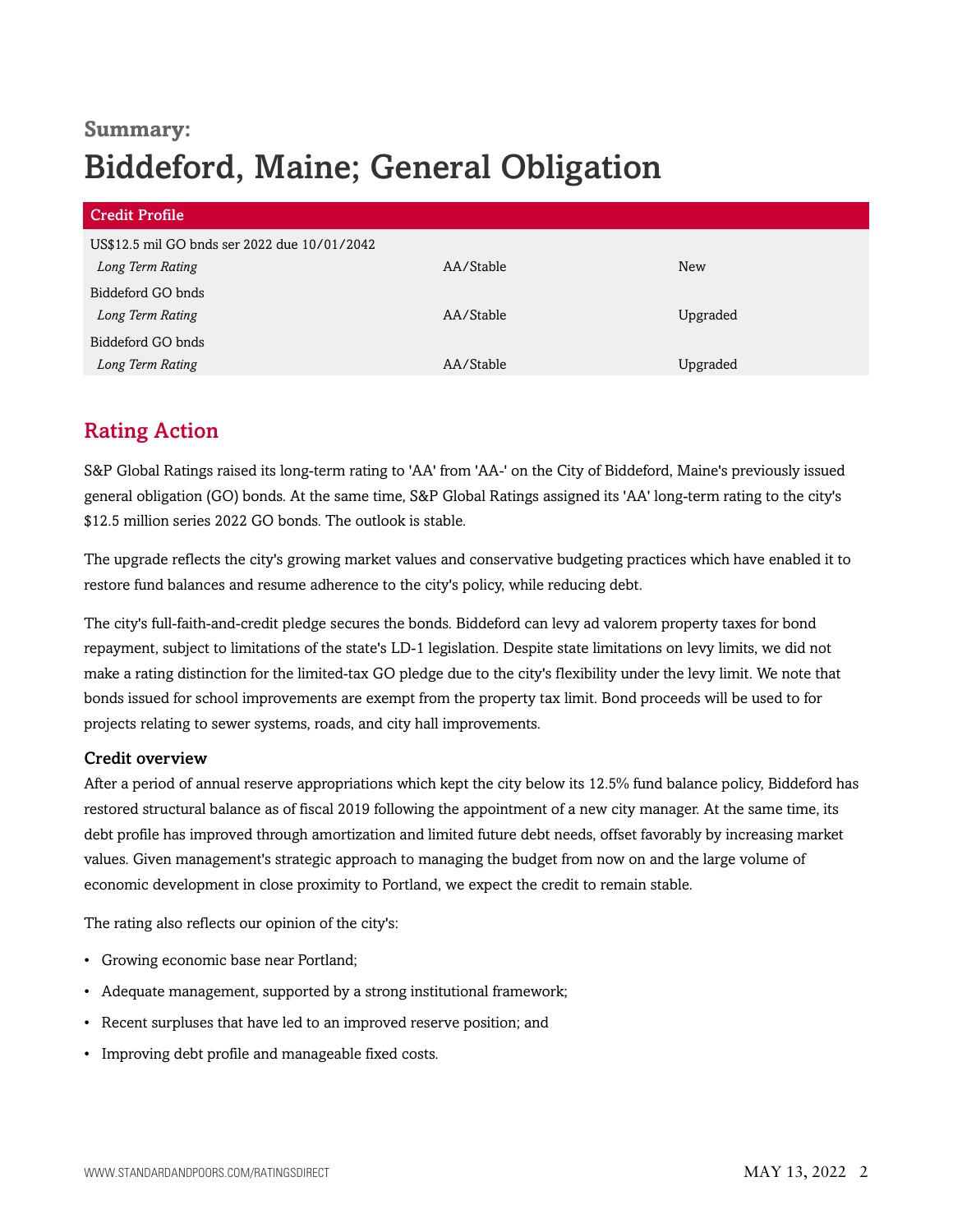#### Environmental, social, and governance

We assessed Biddeford's environmental, social, and governance (ESG) risks relative to its economy, management, financial measures, and debt and liability profile. While we consider its social and governance risks neutral within our credit analysis, we view environmental risks as elevated given its coastal location. To this end, the city established a taskforce in 2021 with the goal of creating a Climate Action Plan following a greenhouse gas (GHG) inventory, as well as a physical and social vulnerability assessment, as laid out in its roadmap for fiscal 2023. The plan will include adaptation and GHG reduction strategies. We will continue to monitor its progress. Separately, we also note that the city is taking steps to mitigate cybersecurity risks.

### <span id="page-2-0"></span>Stable Outlook

#### Upside scenario

Should the city's wealth and income indicators improve to levels commensurate with those of higher rated peers, we could raise the rating.

#### Downside scenario

Conversely, if budgetary performance were stressed, resulting in weaker reserves with no plans to restore, or if the city's debt profile were to materially deteriorate, we could lower the rating.

## <span id="page-2-1"></span>Credit Opinion

#### Flourishing former mill town with access to Portland metropolitan area

Biddeford's market values have increased by 35% over the last five years to \$3.1 billion. Officials have focused on downtown revitalization following the demolition of the Maine Energy Recovery Co. waste-to-energy plant; the former premises are currently being renovated as a multiuse space which includes a 640-space parking garage through a public-private partnership (P3). According to the city, the downtown area will be greatly enhanced by the increased availability of parking and is expected to foster further growth. Other notable developments include a re-use project which will include residential apartments, a boutique hotel, a restaurant (5,000 square feet), a fitness center (11,000), and commercial space (7,000), and another similar project with 70 new housing units and 13,300 square feet of commercial space. The city is also developing walkways and bike paths to improve interconnectivity along the riverfront. In terms of labor opportunities, Southern Maine Health Care remains the largest employer, followed by the University of New England and Market Basket, and 13% of residents commute to Portland. At the same time, officials note that most new local activity is derived from small-to-midsize enterprises, with the city garnering a "foodie" reputation. Given the affordability of the city and its proximity to Portland, we expect its economy to remain strong.

#### Restored adherence to reserve policy

As of fiscal 2021, the city has met its formal reserve policy to maintain unrestricted fund balance at a minimum 12.5% of operating expenditures, which we view favorably. It adheres to state guidelines for both debt and investments, and reports on holdings monthly. In producing the budget, management reviews up to five years of historical data for assumptions; it presents monthly budget monitoring reports to the city council and department heads. It consolidates annual departmental needs in a five-year capital improvement plan where funding sources are partially identified,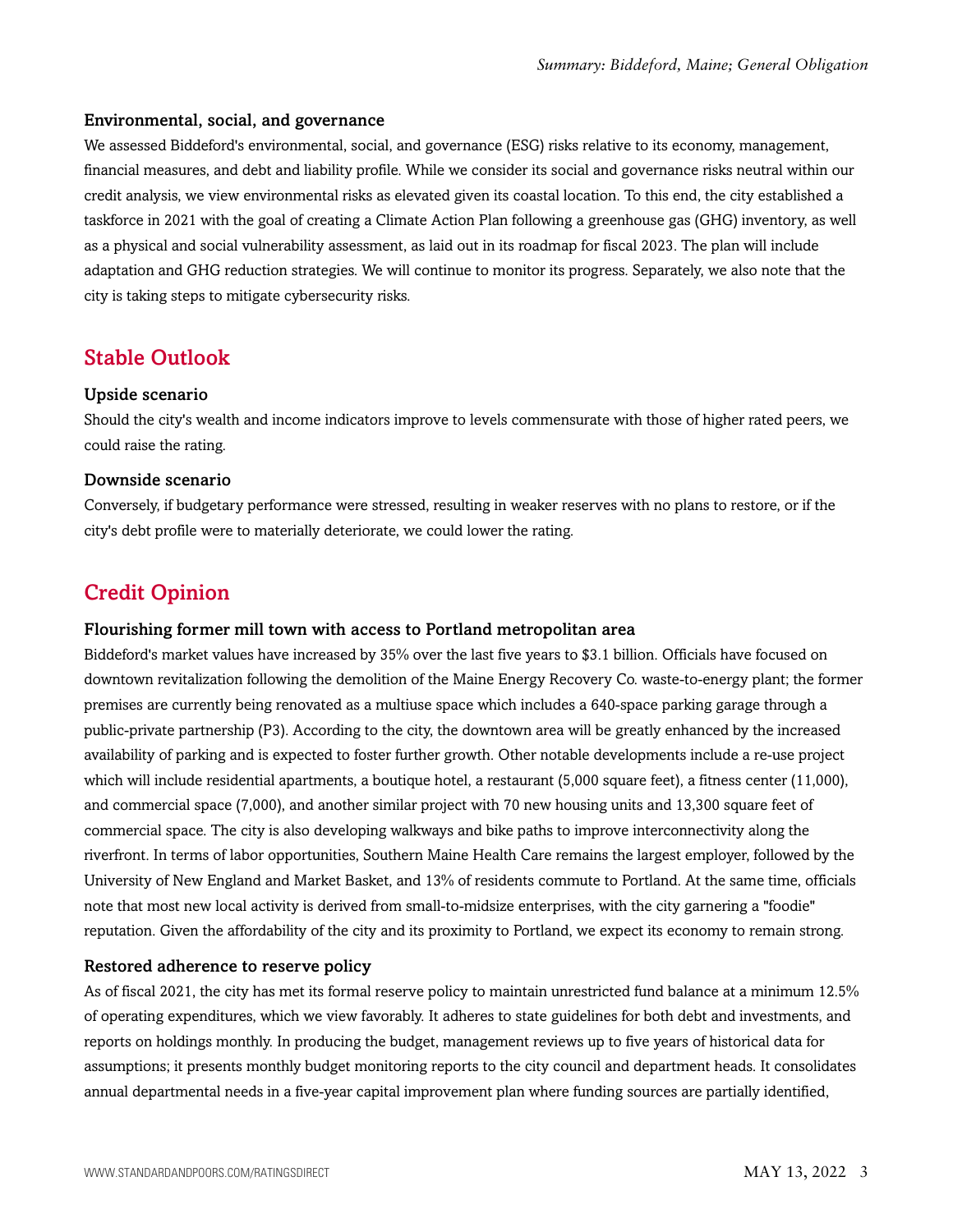although it does not conduct long-term financial planning.

#### Streamlined finances generating surpluses

For analytical consistency, we adjusted for recurring transfers, and one-time capital spending through bond proceeds. We note that the city updated its auditing practices as of fiscal 2020. In fiscal 2021, locally generated taxes represented 65% of general fund revenue, while state aid (predominately K-12 funding) accounted for 30% of operating revenues.

The new city manager has made concerted efforts to tidy up Biddeford's finances, including correctly recognizing revenues and expenditures, tightening discretionary spending, and strategically adjusting the tax rate while remaining below the property tax levy limit. As a result, the city saw strong surpluses in both fiscal years 2020 and 2021. In both years, revenues exceeded the budget predominately due to better-than-anticipated state support and taxes associated with new vehicle registrations.

Similarly, management projects a \$750,000 surplus in fiscal 2022, with the intention to continue building the reserve position. The city plans to continue appropriating reserves to balance the subsequent year's budget, noting it has successfully replenished projected use each year. To offset potential inflationary pressures, accommodate increased spending in public safety, and higher debt service payments, it has received approval for a total tax commitment of 3.3% in fiscal 2023. At the same time, it is adjusting all values due to market growth, and the forecasted tax rate is estimated to decrease by \$1.25 even with the increase in the tax commitment. In addition, of the city's \$10 million American Rescue Plan Act allocation, \$1.7 million will be used to pay down an internal loan relating to the wastewater treatment plant. The use of the remaining allocation has not been determined.

The city has entered a P3 for a parking garage for which it is contractually obligated to make annual supporting payments over a 25-year lease period to manage it. The payments will be made from the Mill District tax-increment financing (TIF) fund revenues, which are derived from sheltered property tax payments from businesses within the Mill District. The city has not, nor does it intend to, issue debt to make these payments. If parking fees are insufficient and net operating revenues fall below 90% of projections, the city states it has projected enough available funds in the TIF account to make up for the shortfall. The maximum annual city payment projection does not exceed 1% of general fund revenues, so as a result we do not view it as a contingent liquidity risk. If revenues exceed 110% of projections, the city will collect the excess revenues in the special revenue fund which will be used for parking-related expenses. Management expects the associated obligations to be self-supporting over the longer term based on conservative projections. In line with our article "How Standard & Poor's Treats Public-Private Partnerships In U.S. State And Local Government Debt Analysis," published Sept. 17, 2015, on RatingsDirect, we incorporate the obligation in our total direct debt calculation.

In addition, the city has two privately placed loans relating to an ice arena; however, we do not view these as contingent liquidity risks as they make up 1% of total direct debt and do not have permissive events of default. Overall, we expect the city's financial profile to remain stable.

#### Manageable debt

Including this issuance, Biddeford will have about \$86 million in total direct debt outstanding, which includes its P3 obligation. The city has approximately \$5 million in authorized but unissued debt toward abating its combined sewer outfalls conditions, which if issued would be offset by annual amortization. Management is currently reviewing its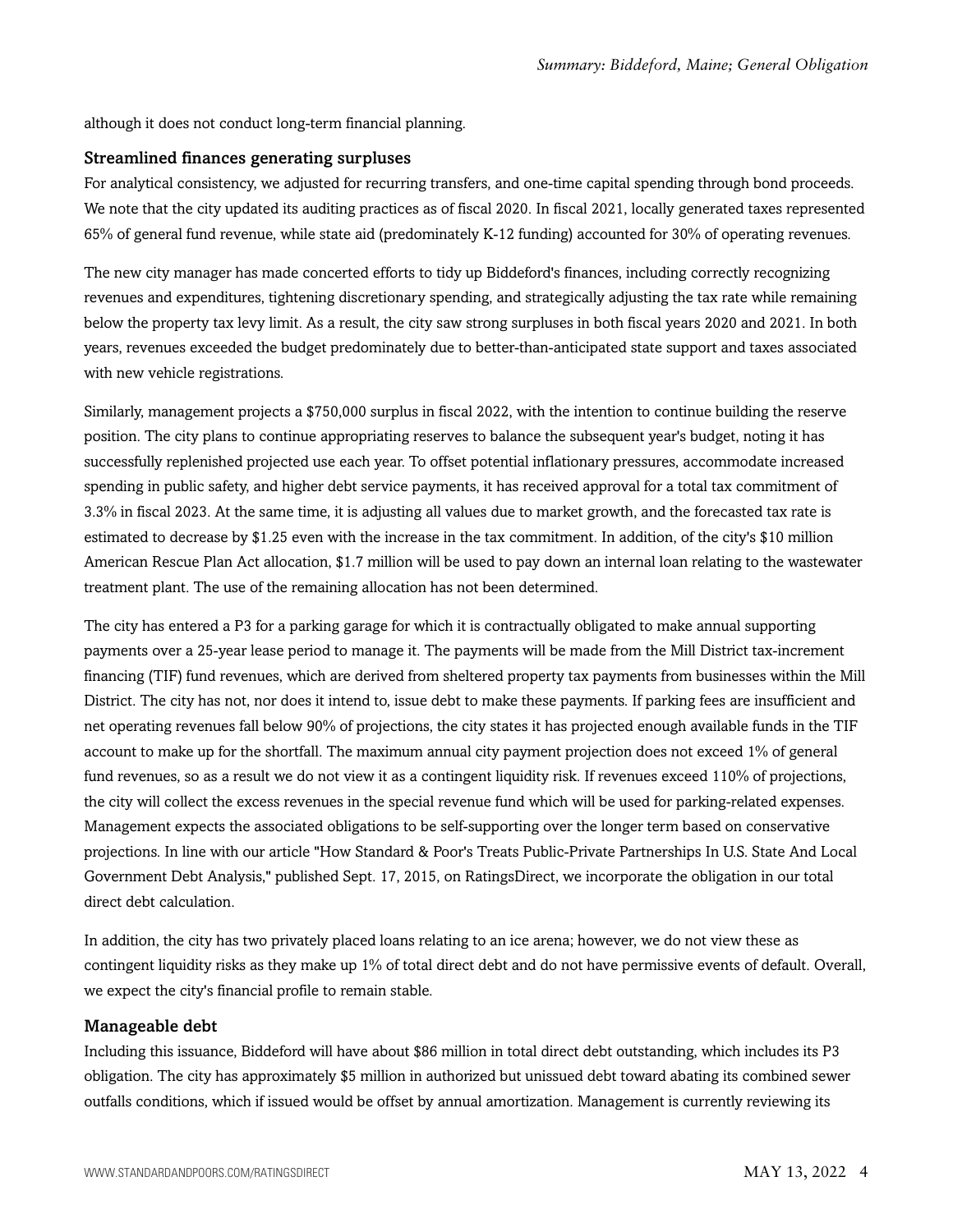borrowing needs and indicates it may borrow for future projects within the next seven years. We do not expect a material change to the city's debt profile.

#### Limited pension pressures

- We do not view pension costs as a long-term credit concern, due to high funding and manageable liabilities, resulting in strong minimum and static funding progress.
- We expect contribution increases will likely remain affordable due conservative budgeting practices.

As of the 2021 audit, Biddeford participates in:

- Maine Public Employees' Retirement System's (MPERS) consolidated plan for local participating districts, which was 100.9% funded, with a proportionate share of the city's net pension liability (NPL) at \$10.2 million;
- MPERS' state employees' and teachers' plan, which was 91% funded, with a proportionate share of Biddeford's NPL at \$850,000; and
- Three other postemployment benefit (OPEB) plans which are funded on a pay-as-you-go basis, with a total liability of \$17.9 million.

#### Strong institutional framework

The institutional framework score for Maine municipalities is strong.

| Biddeford, ME -- Key Credit Metrics                       |                    |           |                               |        |
|-----------------------------------------------------------|--------------------|-----------|-------------------------------|--------|
|                                                           | <b>Most recent</b> |           | <b>Historical information</b> |        |
|                                                           |                    | 2021      | 2020                          | 2019   |
| <b>Strong economy</b>                                     |                    |           |                               |        |
| Projected per capita EBI % of U.S.                        | 85                 |           |                               |        |
| Market value per capita (\$)                              | 143,435            |           |                               |        |
| Population                                                |                    |           | 21,638                        | 21,385 |
| County unemployment rate(%)                               |                    |           | 5.4                           |        |
| Market value (\$000)                                      | 3,103,650          | 2,823,300 | 2,639,350                     |        |
| Ten largest taxpayers % of taxable value                  | 7.2                |           |                               |        |
| <b>Strong budgetary performance</b>                       |                    |           |                               |        |
| Operating fund result % of expenditures                   |                    | 6.5       | 3.1                           | 1      |
| Total governmental fund result % of expenditures          |                    | 13.5      | 2.2                           | (1.6)  |
| Very strong budgetary flexibility                         |                    |           |                               |        |
| Available reserves % of operating expenditures            |                    | 18.6      | 12.1                          | 11     |
| Total available reserves (\$000)                          |                    | 14,103    | 9,130                         | 8,054  |
| Very strong liquidity                                     |                    |           |                               |        |
| Total government cash % of governmental fund expenditures |                    | 29        | 17                            | 18     |
| Total government cash % of governmental fund debt service |                    | 422       | 211                           | 216    |
| <b>Adequate management</b>                                |                    |           |                               |        |
| Financial Management Assessment                           | Standard           |           |                               |        |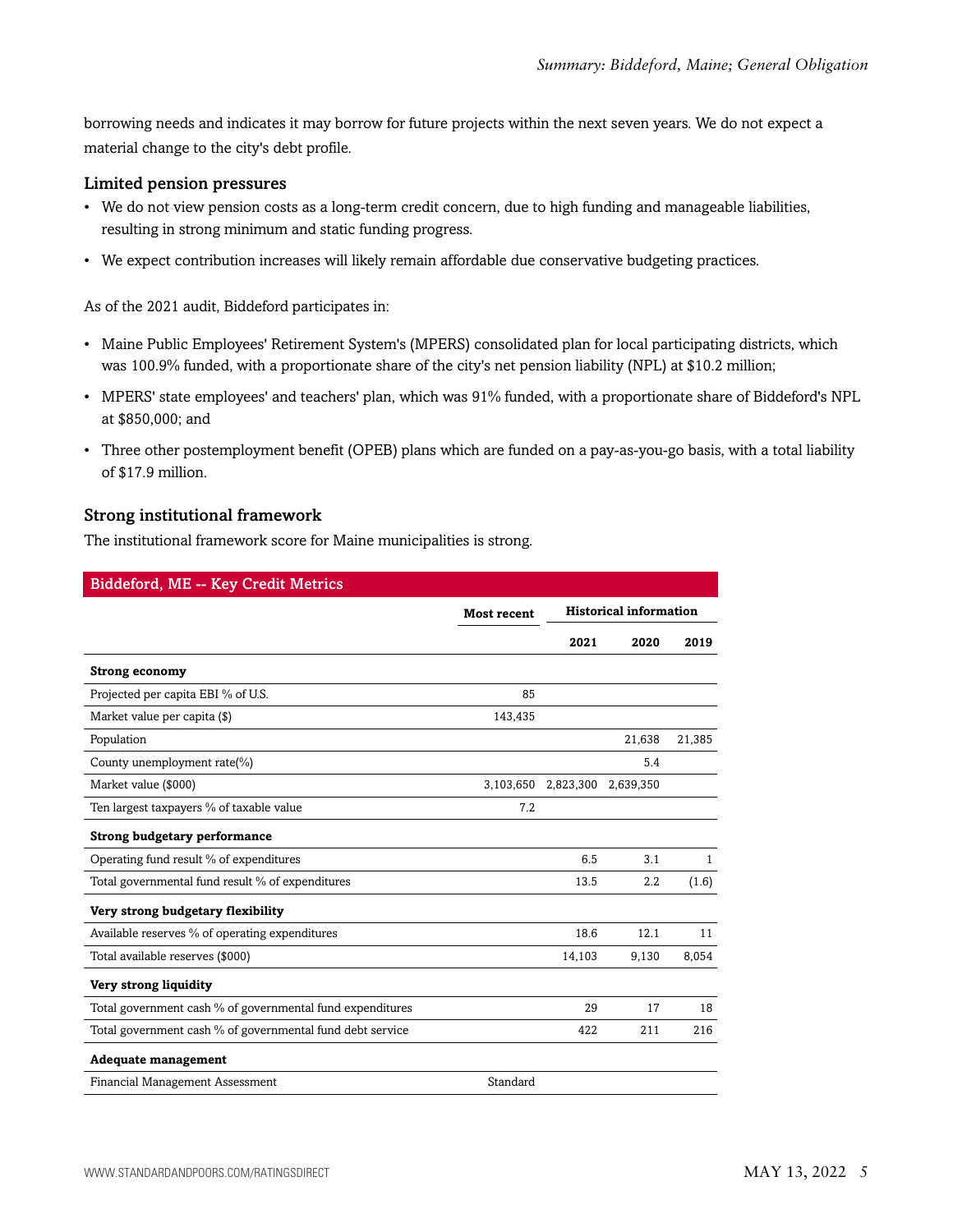| Biddeford, ME -- Key Credit Metrics (cont.)                       |                    |                               |      |      |
|-------------------------------------------------------------------|--------------------|-------------------------------|------|------|
|                                                                   | <b>Most recent</b> | <b>Historical information</b> |      |      |
|                                                                   |                    | 2021                          | 2020 | 2019 |
| Very strong debt & long-term liabilities                          |                    |                               |      |      |
| Debt service % of governmental fund expenditures                  |                    | 6.8                           | 7.9  | 8.2  |
| Net direct debt % of governmental fund revenue                    | 81                 |                               |      |      |
| Overall net debt % of market value                                | 2.8                |                               |      |      |
| Direct debt 10-year amortization (%)                              | 65                 |                               |      |      |
| Required pension contribution % of governmental fund expenditures |                    | 2.7                           |      |      |
| OPEB actual contribution % of governmental fund expenditures      |                    | 0.3                           |      |      |
| <b>Strong institutional framework</b>                             |                    |                               |      |      |

<span id="page-5-0"></span>EBI--Effective buying income. OPEB--Other postemployment benefits.

# Related Research

• Through The ESG Lens 3.0: The Intersection Of ESG Credit Factors And U.S. Public Finance Credit Factors, March 2, 2022

| Ratings Detail (As Of May 13, 2022)                           |                 |          |  |  |
|---------------------------------------------------------------|-----------------|----------|--|--|
| Biddeford GO bnds ser 2013 dtd 02/14/2013 due 11/01/2013-2032 |                 |          |  |  |
| Long Term Rating                                              | AA/Stable       | Upgraded |  |  |
| Biddeford GO (AGM)                                            |                 |          |  |  |
| <b>Unenhanced Rating</b>                                      | AA(SPUR)/Stable | Upgraded |  |  |
| Many issues are enhanced by bond insurance.                   |                 |          |  |  |

Certain terms used in this report, particularly certain adjectives used to express our view on rating relevant factors, have specific meanings ascribed to them in our criteria, and should therefore be read in conjunction with such criteria. Please see Ratings Criteria at www.standardandpoors.com for further information. Complete ratings information is available to subscribers of RatingsDirect at www.capitaliq.com. All ratings affected by this rating action can be found on S&P Global Ratings' public website at www.standardandpoors.com. Use the Ratings search box located in the left column.